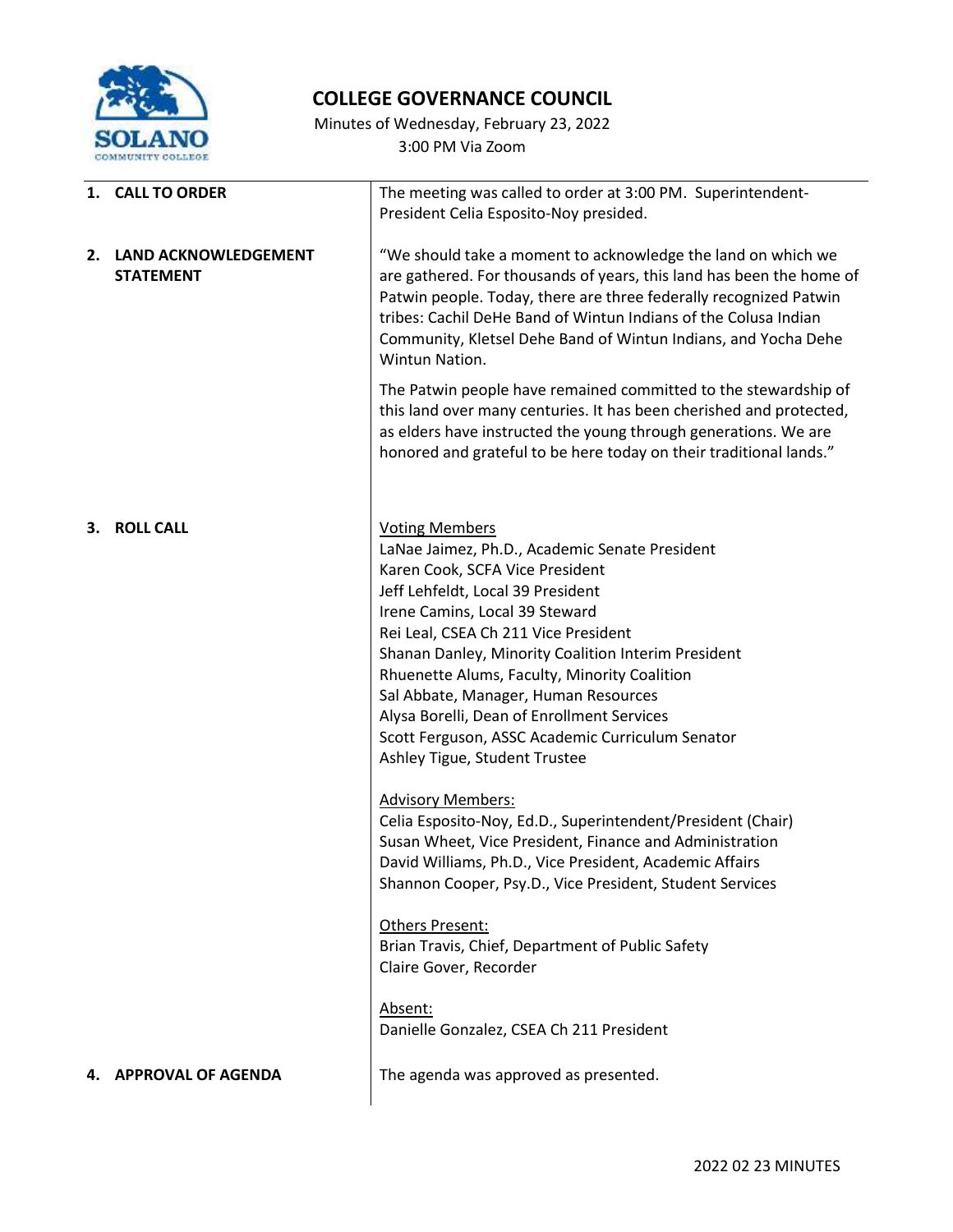| 5. | <b>APPROVAL OF MINUTES</b>                                                                                                                                                                                                    | The minutes of February 9, 2022 were approved.                                                                                                                                                                                                                                                                                                                                                                                                                                                                                                                                                                         |  |
|----|-------------------------------------------------------------------------------------------------------------------------------------------------------------------------------------------------------------------------------|------------------------------------------------------------------------------------------------------------------------------------------------------------------------------------------------------------------------------------------------------------------------------------------------------------------------------------------------------------------------------------------------------------------------------------------------------------------------------------------------------------------------------------------------------------------------------------------------------------------------|--|
| 6. | <b>PUBLIC COMMENT</b>                                                                                                                                                                                                         | There was no public comment                                                                                                                                                                                                                                                                                                                                                                                                                                                                                                                                                                                            |  |
| 7. | SUPERINTENDENT-PRESIDENT<br><b>REPORT</b><br>S-P Celia Esposito-Noy<br>(a) Resolution on Remote<br>Meetings                                                                                                                   | S-P Esposito-Noy explained that the Governor may lift the state of<br>emergency mid-March. If that happens we will no longer be able to<br>meet remote under the Brown Act. S-P Esposito-Noy will find out<br>what options we can legally implement to build in flexibility once the<br>state of emergency is lifted. Until further information is available,<br>this group should plan to meet in-person in the Board Room for any<br>meetings after March 15 <sup>th</sup> . A resolution to hold our March 9, 2022<br>meeting remotely was considered for approval.<br>Action: PASSED 9 Ayes, 0 Nays, 0 Abstentions |  |
|    | (b) Diversity, Equity & Inclusion<br><b>Advisory Committee Update</b>                                                                                                                                                         | S-P Esposito-Noy announced the next DEI session will be held on<br>Friday, March 18 from 2-4 PM. Dr. Brian Bedford will facilitate a<br>workshop focusing on the impact of racism and how it affects the<br>workplace, as well as strategies on creating a sense of place on<br>college campuses for African American students. A campus-wide<br>announcement will go out regarding this session.                                                                                                                                                                                                                      |  |
|    | (c) Return to Campus Check-In                                                                                                                                                                                                 | Many of us are back on campus. Dean Borelli and Dr. Jaimez<br>described the overall feeling from students, staff and faculty was<br>that they were happy to be here. There were a few technical issues<br>which were not unexpected. We do not have cafeteria services.<br>Food and refreshments were provided on Tuesday and Wednesday.<br>S-P Esposito-Noy mentioned that Deans Neeley and Glines came up<br>with a Find the Falcon idea as an activity to help folks get<br>refamiliarized with the campus.                                                                                                         |  |
| 8. | <b>FINANCE AND ADMINISTRATION</b><br><b>REPORT</b><br>VP Susan Wheet<br>(a) District Public Safety<br>Department Board Policy (BP<br>4600)<br>(b) District Public Safety<br>Department Administrative<br>Procedures (AP 4600) | VP Wheet presented Board Policy and Administrative Procedures<br>4600 for approval. The District Public Safety Department is a hybrid<br>design with sworn officers and public safety officers (PSOs). All<br>campuses will have coverage. Prior to implementation, Chief Brian<br>Travis will share with the campus an information piece which will<br>explain in detail who to call, how to contact campus security, and<br>the hours of operation.<br>Action: BP 4600 PASSED 11 Ayes, 0 Nays, 0 Abstentions<br>Action: AP 4600 PASSED 11 Ayes, 0 Nays, 0 Abstentions                                                |  |